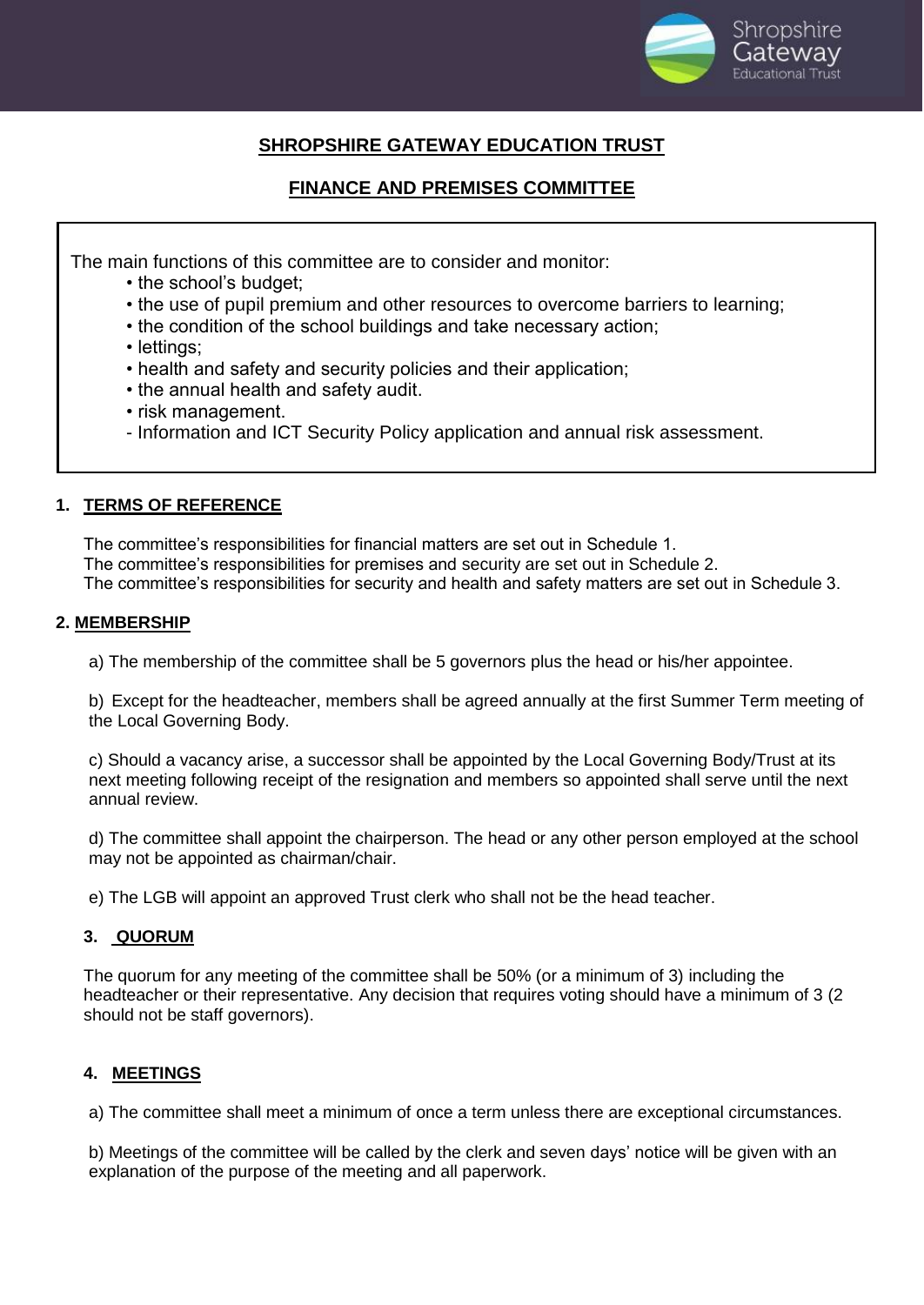

#### **5. PROCEEDINGS**

a) The committee shall be conducted in accordance with the Governance Handbook and with any other regulations, amendments or directions as may be issued from time to time.

b) Minutes shall be kept of each meeting and shall be presented to the next meeting of the committee for approval and signing. A copy of the minutes shall be submitted to the next meeting of the Local Governing Body.

c) Any recommendations, outside of the committees delegated authority, shall be submitted to the next meeting of the Local Governing Body for consideration and approval.

d) The minutes shall be kept in a separate minute book.

# **SCHEDULE 1**

## **TERMS OF REFERENCE - FINANCIAL RESPONSIBILITIES**

1. To receive and scrutinise reports from the Head/Business Manager on the management of the school's budget.

2. To submit to the Local Governing Body, at the autumn term meeting each year, a report on the management of the school's budget in the previous financial year.

3. To prepare and submit to the Local Governing Body recommendations for the annual budget plan. This should be completed by beginning of June and should include 3 year forecasts.

4. To monitor expenditure against the budget plan, to take any action which might be necessary to avoid an unplanned deficit and to report any such action to the next meeting of the Local Governing Body and to the Trust.

5.To adhere to the SGET Finance Policy and Funding/Pooling Policy.

6. To recommend to the Local Governing Body and subsequently theTrust proposals for the use of any budget surplus, including investment.

7. To prepare any other statements of school accounts as may be required.

8. To deal with any other financial matters which the Local Governing Body may refer from time to time.

## **SCHEDULE 2**

## **TERMS OF REFERENCE - PREMISES**

1. In liaison with the Trust, to monitor the state of repair of the school buildings and its security and establish a reporting system to allow staff, pupils and others where appropriate to bring to the attention of the head teacher or committee any areas of concern.

2. Through the Head, to liaise with the Estates Manager and Business Manager over repairs and maintenance work to be undertaken each year.

3. To support, when required, with arrangements in the event of an emergency.

4. To consider and recommend to the Local Governing Body any proposed improvement projects for which resources might be available from the LA/DFE, Trust or from other funds.